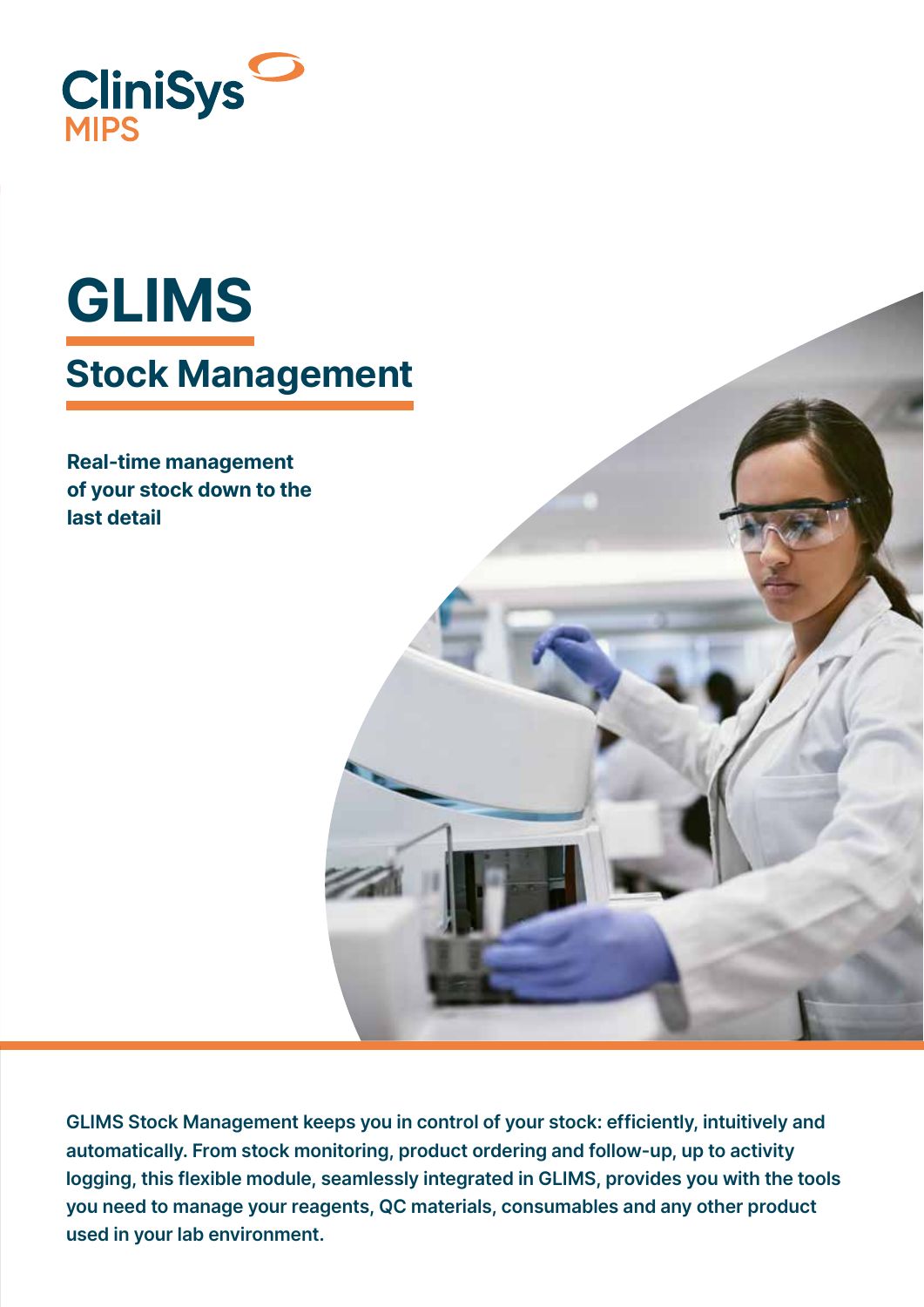

# **Stock** monitoring

GLIMS features a complete stock management module offering automated monitoring of the lab stocks, including reagents, QC materials, consumables or any other product used in a lab environment.



# Product management

All lab products can be summarized in product catalogs per supplier and product type. Detailed information such as the name, description, manufacturer, supplier, packing unit, price, minimum order quantity, storage conditions can be specified for each product.

The stock management module allows generating product data sheets, inventory listings. Stock requirements can be set up per individual workplace.

Stock quantities can either be static or dynamic (e.g. season-bound). A real-time follow-up screen allows monitoring the stock movements and its status including the amount of products available, scheduled and ordered. Automatic alerts are triggered on product expiration dates.

The stock locations can be structured hierarchically, providing multi-site support.

A real time follow-up screen offers automated monitoring of the lab stocks.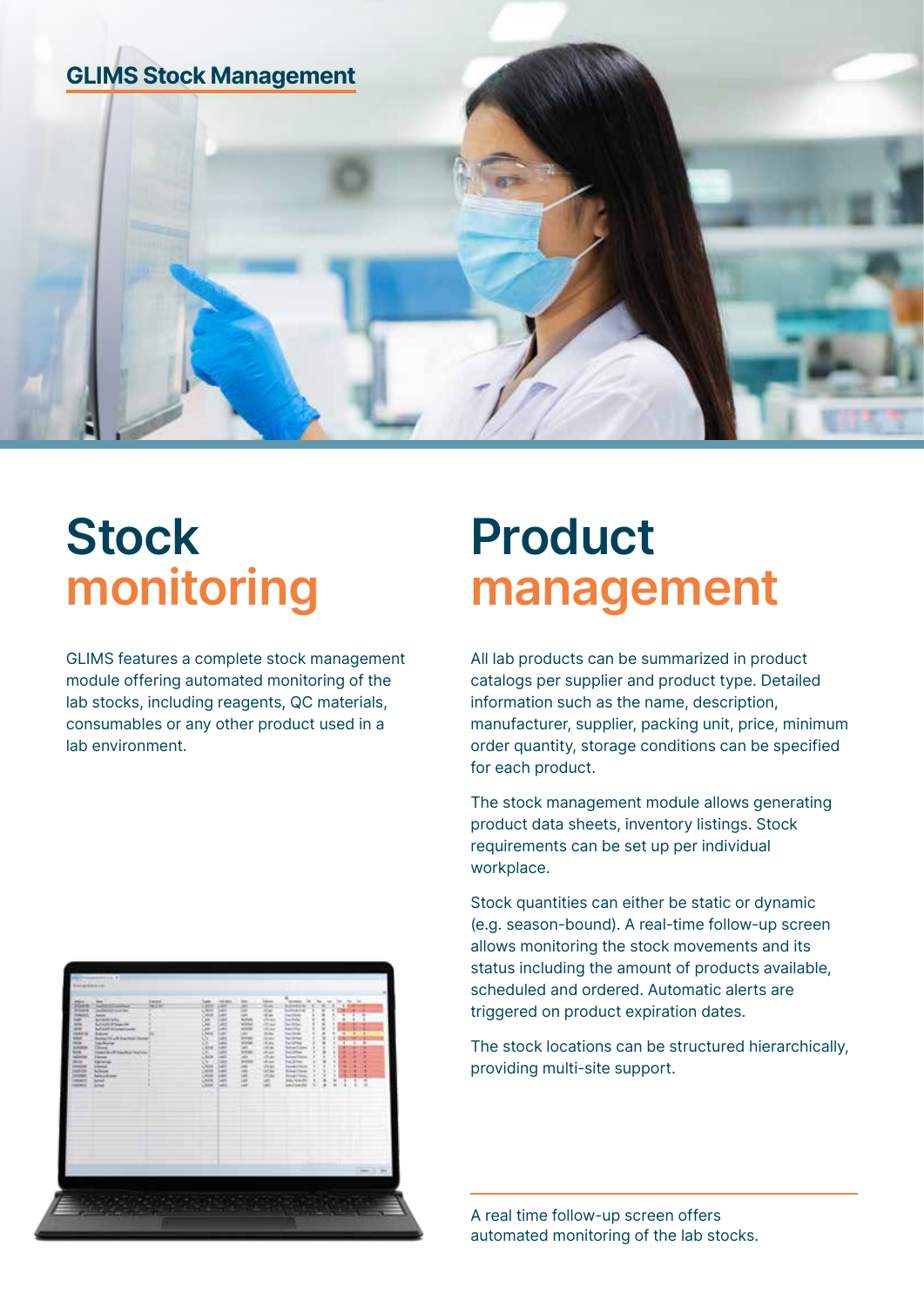#### GLIMS Stock Management



Automatic stock monitoring



Flexible product ordering screens



Order forms by email, fax or paper



**Product** delivery registration



**Product** check-out registration



Full traceability of stock products

Product delivery follow-up



**Seamless** integration in GLIMS



Extensive logging of stock actions

# Product ordering

The stock management module offers a flexible and intuitive screen for ordering products. Order forms can be generated manually and automatically in different output formats (email, fax or paper).

The content and layout of the order forms are fully customizable and may include product details, quantities, prices, discounts …

A follow-up screen allows reviewing all outstanding orders. Automatic alerts are triggered for overdue deliveries.



#### Product delivery registration

Once your ordered products have been delivered, GLIMS allows to check in these products in the appropriate stock. The original order form can be looked up by documented number or supplier.

The delivered products can be registered manually or by using a barcode scanner. The check-in screen supports unsolicited, partial or complete deliveries.

Optionally, barcode labels can be printed automatically for the delivered goods. For optimal traceability, the courier, shipment number, package code, production lot number and expiration date can be specified during the check-in phase.



The product check-in screen allows registering the delivery of ordered products.